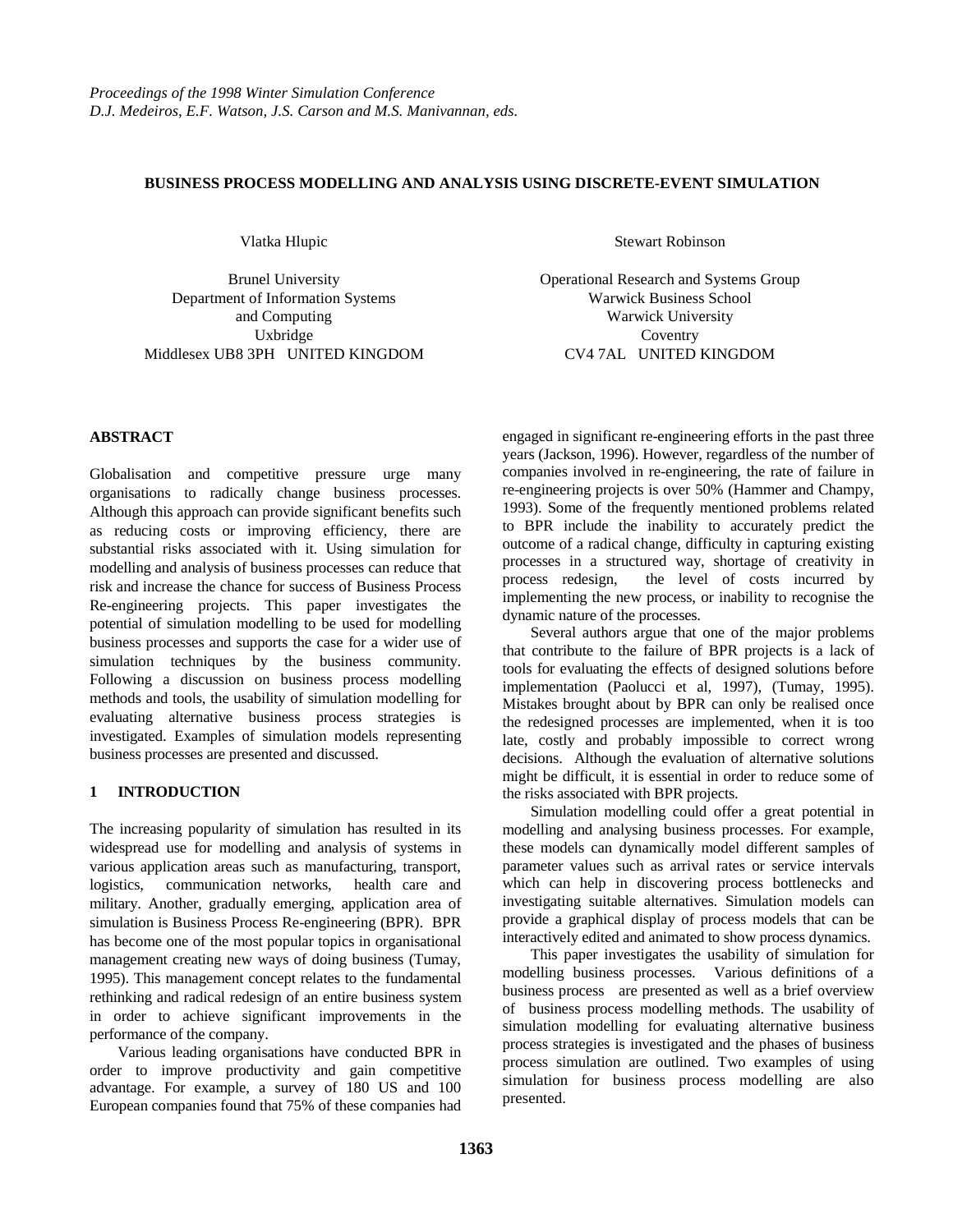#### **2 BUSINESS PROCESSES**

There is no clear and agreed definition of a "business process" available in the literature. For example, Hammer and Champy (1993), defined a process as "a set of activities that, taken together, produces a result of value to a customer, whilst Davenport and Short (1990) define business process as "a set of logically related tasks performed to achieve a defined business outcome". According to Davenport (1993) a process is "an ordering of work activities across and place, with a beginning, an end, and clearly identified inputs and outputs".

Ferrie (1995) defines processes as being "a definable set of activities which from a known starting-point". According to Omrani (1992) a process is "a cycle of activities, which taken together achieve a business objective". Pall (1987) defined a process as "the logical organisation of people, materials, energy, equipment, and procedures into work activities designed to produce a specified end result (work product)". Earl (1994) defined a process as "a lateral or horizontal form, that encapsulates the interdependence of tasks, roles, people, departments and functions required to provide a customer with a product or service". On the other hand, Saxena's (1996) definition of a business process declares that a process is "a set of inter related work activities characterised by specific inputs and value added tasks that produce specific outputs" and Talwar (1993) defines a process as "any sequence of pre-defined activities executed to achieve a pre-specified type or range of outcomes."

The above definitions of business processes indicate that there is no consensus amongst the authors. However, some common elements can be identified in a majority of definitions. These elements relate to the process itself (usually described as transformation of input, work flow, or a set of activities), process input, and process output (usually related to creating value for a customer, or achieving a specific goal) (Paul et al, 1997). Re-engineering business processes involves changes in people, processes and technology over time. As these changes happen over time, simulation appears to be a suitable process modelling method. The interaction of people with processes and technology results in an infinite number of possible scenarios and outcomes that are not possible to predict and evaluate using widely popular static process modelling methods.

### **3 AN OVERVIEW OF BUSINESS PROCESS MODELLING METHODS AND TOOLS**

The number of organisations engaged in Business Process Re-engineering activities is increasing. As a result of this, there is a multitude of approaches, methodologies, and techniques to support BPR efforts (Wastell et al, 1994), (Harrison and Pratt, 1993). Kettinger et al (1997) conducted a survey of existing methodologies, tools, and techniques for business process change and developed a framework to facilitate referencing of tools and techniques that help in reengineering strategy, people, management, and technology dimensions of business processes. Simulation is mentioned as one of the modelling methods in this survey, and the authors identified a need for more user-friendly multimedia process capture and simulation software packages that could allow easy visualisation of business processes and enable team members to actively participate in modelling efforts.

Software applications for business process modelling are continuously being released on the software market. Many of these applications represent business processes by graphical symbols, where individual activities within the process are shown as a series of rectangles and arrows. A majority of software tools for business process modelling have an origin in a variety of process mapping tools that provide the user with a static view of the processes being studied. A few of these tools provide basic calculations of process times. Other, more sophisticated, tools allow some attributes to be assigned to activities and enable some sort of process analysis. However, most of these tools are not able to model the dynamics of business processes and evaluate the effects of stochastic events and random behaviour of resources. On the other hand, simulation software tools are able to model the dynamics of the processes such as the build up of queues and show it visually, which can enhance understanding and help generate creative ideas on how to redesign the existing business processes. A physical layout and interdependencies of resources used in processes under consideration can be shown visually and the flow of entities among resources can be animated using simulation as a modelling tool.

Gladwin and Tumay (1994) discovered that over 80% of BPR projects used static flowcharting tools for business process modelling. Static modelling tools produce models which are deterministic and do not enable evaluation of alternative re-designed processes. The ProSci's 1997 Benchmarking Study (ProSci, 1997) analysed over 60 large international organisations who went through BPR exercise. The study investigated issues such as the reasons for redesigning business processes, methodology and modelling tools used, applying change management concepts, and the role of managers within BPR teams. It is interesting to note that the study revealed that less than 10% of the companies used simulation software as a modelling tool. Other tools used include flowcharting tools, spreadsheet, project management tools, word processors and database development tools. Many authors argue that one of the major problems that contribute to the failure of business process change projects is a lack of tools for evaluating the effects of designed solutions before implementation (for example, Paolucci et al 1997, Tumay 1995).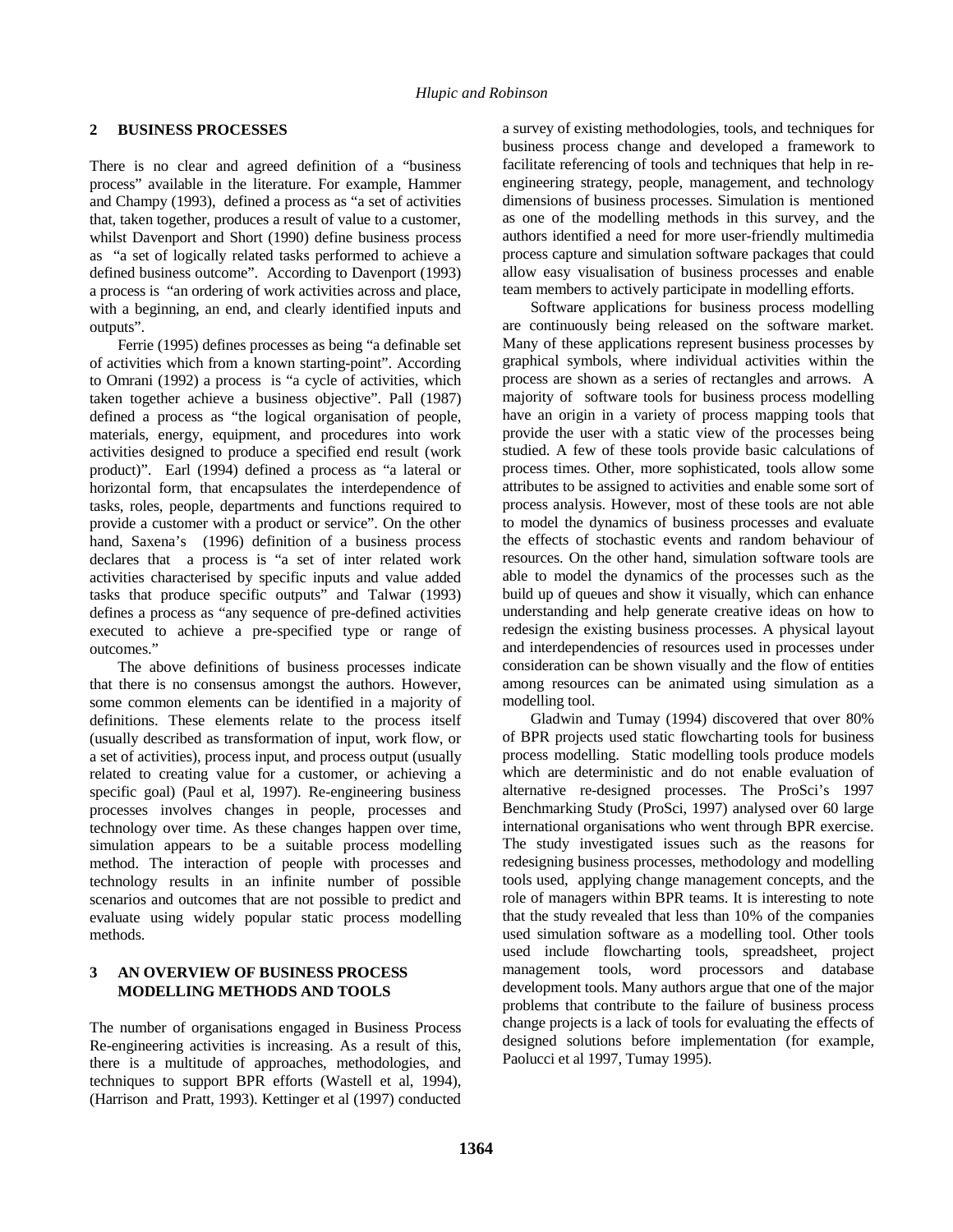#### **4 BUSINESS PROCESS MODELLING USING SIMULATION**

The potential of simulation for business process modelling has yet to be recognised by much of the business community. Business process simulation can help overcome the inherent complexities of studying and analysing businesses, and therefore contribute to a higher level of understanding and improvement. In terms of the business environment, simulation models usually, but not always, focus on the analysis of specific aspects of an organisation, such as manufacturing or finance. The first of the two examples in this paper does simply focus on manufacturing, while the second is much broader in scope.

### **4.1 Suitability of Simulation for Business Process Modelling**

Simulation models provide quantitative information that can be used for decision-making and can be regarded as problem understanding rather than problem solving tools. There are several characteristics of simulation that make it suitable for business process modelling. For example, a process - based world view in simulation modelling terminology relates to a time-ordered sequence of interrelated events which describe the entire experience of an entity as it flows through the system which is comparable to the flow of entities through business processes. The flow of information within and between business processes can be modelled as the flow of temporary entities between processing stations. Furthermore, simulation models can capture the behaviour of both human and technical resources in the system. A simulation model can be easily modified to follow changes in the real system and as such can be used as a decision support tool for continuos process improvement.

It is apparent that the benefits of using simulation for business process modelling are numerous. For example, experimenting with a simulation model rather than implementing changes directly in the real process reduces the risk of making wrong decisions. The process of model building itself facilitates better understanding of the processes being modelled and helps identify feasible alternatives for change. Investigation of alternative process designs can significantly improve the chance of a successful BPR project, which can then result in capital cost reduction, better efficiency of processes, better service provided to customers and/or lead time reduction. Simulating the effects of redesigned processes before implementation improves the chances of getting the processes right at the first attempt. Visual interactive simulation models together with a variety of graphical output reports can demonstrate the benefits of redesigned processes which is useful for business process reengineering approval. Simulation can also be useful for focusing "brainstorming" meetings, where various new ideas can be tested using a simulation model, and informed decisions can be made on the basis of model results.

# **4.2 The Process of Business Process Simulation**

The process of developing simulation models of business process can be divided in several distinctive steps that have to be followed from the identification of a need for developing a simulation model of business processes to providing recommendations on the basis of simulation model output (Paul et al, 1998). Although these steps are sequential, they are iterative and several individual steps are usually repeated until they produce a suitable outcome. Figure 1 shows the steps of the process of business process simulation. The first step " Defining Modelling Objectives" relates to determining what is the required outcome of modelling and which information should be provided by the model. For example, the objective of modelling might be to evaluate the effects of downsizing or allocating particular tasks within processes to different employees. In the second step " Deciding on Modelling Boundaries", it has to be decided which processes (or parts of a large process) should be incorporated in the model. This is to be determined on the basis of the importance of certain processes or a need to redesign inefficient processes, and on the basis of the suitability of particular processes to be captured in a simulation model.

In the next stage ("Data Collection and Analysis"), a certain amount of important data about processes being modelled need to be collected and analysed in order to be incorporated in a model. Data are usually collected through discussions with experts and particularly with people involved in the processes to be modelled, through observation of the existing processes and through studying the documentation about processes. Data collected need to be analysed using standard statistical procedures such as distribution fitting. The subsequent step "Business Process Simulation Model Development" relates to a simulation model development using a simulation software package. This should be done through an iterative process where a simple model is initially developed, which is then expanded and refined until an acceptable model is obtained.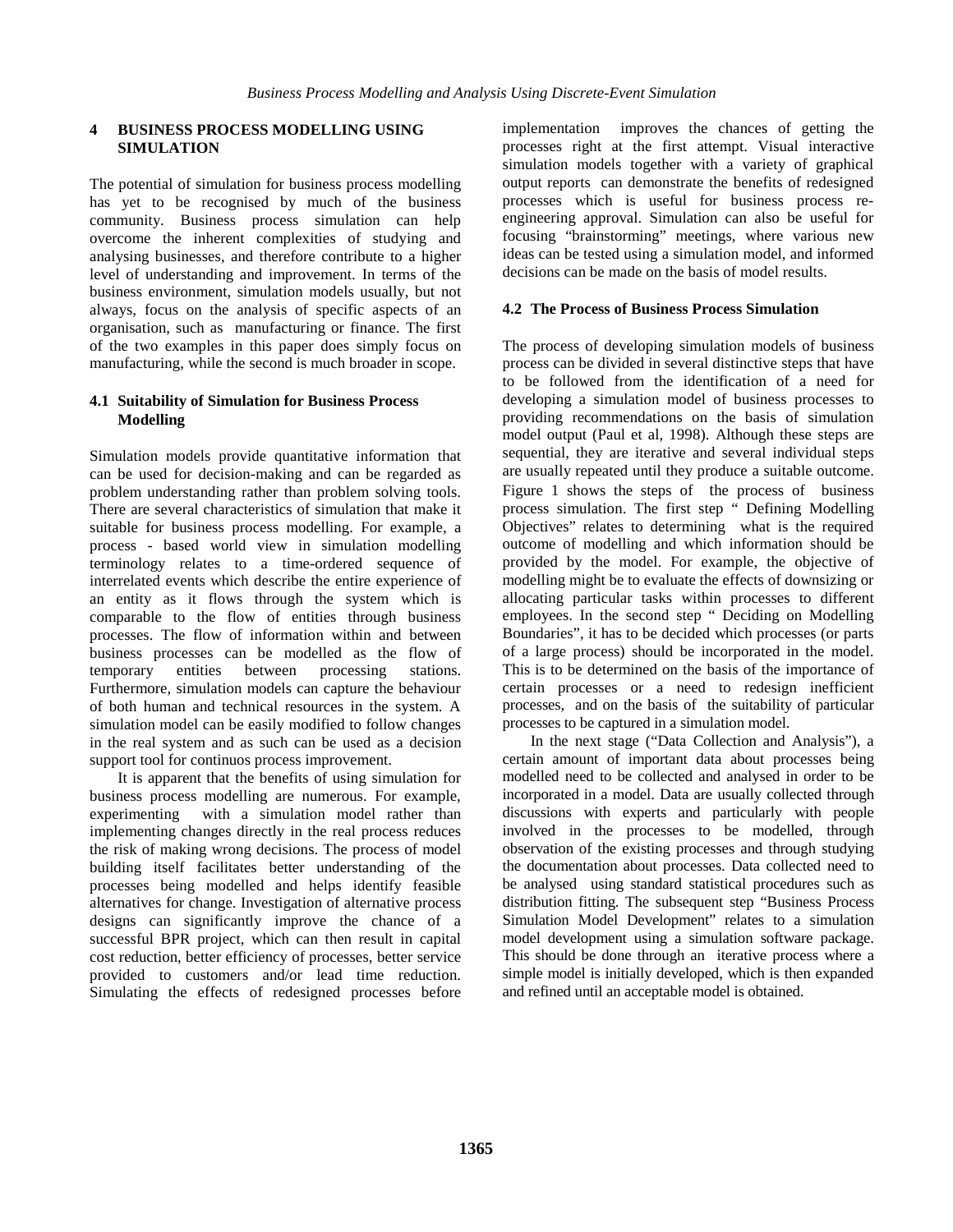

Figure 1. The Process of Business Process Simulation

In " Model Testing" phase, after each iterative step in model development, "models in progress" should be thoroughly tested using as many model verification and validation techniques as feasible. Once no significant problems are discovered during testing, experimentation with the model can commence ("Model Experimentation" phase*)*. Formal experimental design seems to be appropriate where there are a number of alternative ways of performing the same process, one of which is applied to each experimental organisational unit performing the process, and measurable observations are made for each unit (Darnton and Darnton, 1997). General rules related to design of experiments include: random errors should be reduced, experiments should be designed in such a way to include a wide range of alternatives so that recommendations are valid for a range of organisational units, the experiment should be as simple as possible, and a sound statistical analysis should be applied without making unrealistic assumptions related to the nature of the business processes.

The next step relates to "Output Analysis". Output results obtained during experimentation should be analysed using standard statistical techniques for simulation output related to estimation of the values of output variables. Finally, in the "Business Process Change Recommendations" stage simulation model output analysis is used as a basis for making recommendations regarding business process change or improvement.

# **4.3 Examples of Simulation for Business Process Modelling**

To illustrate how simulation modelling can aid business process reengineering efforts, two examples are now briefly discussed. These illustrate two extremes: one a high level model of a manufacturing organisation, the other a very detailed model, also of a manufacturing organisation.

One of the authors (Robinson) helped develop a high level simulation model of an automotive company's manufacturing operations. The company has three manufacturing plants within close proximity of one another. At the first plant car bodies are assembled and painted, at the second the engines and transmission and chassis are built and tested, while at the third the vehicles are assembled before being shipped to the customers. The company requested that a high level simulation model of their complete operation be developed in order to answer questions concerning their facility requirements, scheduling methods and the work flow around the plants. It was important that working methods were improved in order to meet increasing customer demand and to enable further product diversification. The model needed to predict the effect of changes on aspects such as the throughput and work-in-progress in the plants. Because the vehicles are made-to-order it was particularly important that the model could predict the time from receipt of orders at the factory, to completion of the assembled product.

The modelling approach adopted was to represent each of the key manufacturing facilities, more than 40 in all, using black-boxes (Robinson, 1994). In this approach a facility is represented as a time delay with no further detail included (figure 2). The time delay (or time to leave t) can be applied to individual entities  $(X)$  enabling process times and the effects of set-ups, breakdowns, re-sequencing and shift patterns to be represented. Where possible data from more detailed models of the facilities were used to determine the distribution of time delays. Otherwise a mixture of data analysis and expert opinion were used. Apart from modelling the physical facilities the information flows between facilities were also represented, for instance, triggers for engine build. In addition, the model included the receipt and issue of orders to and from the customer order bank.

The model represented business processes at two levels. On a macro level the complete model represented the business process of order receipt to completion of a finished product. On a micro level, each of the blackboxes represented a business process, with inputs of manufactured parts (e.g. engine blocks) and information (e.g. trigger for engine build), and outputs of the value added parts (e.g. complete engines) and further information (e.g. the engine specification).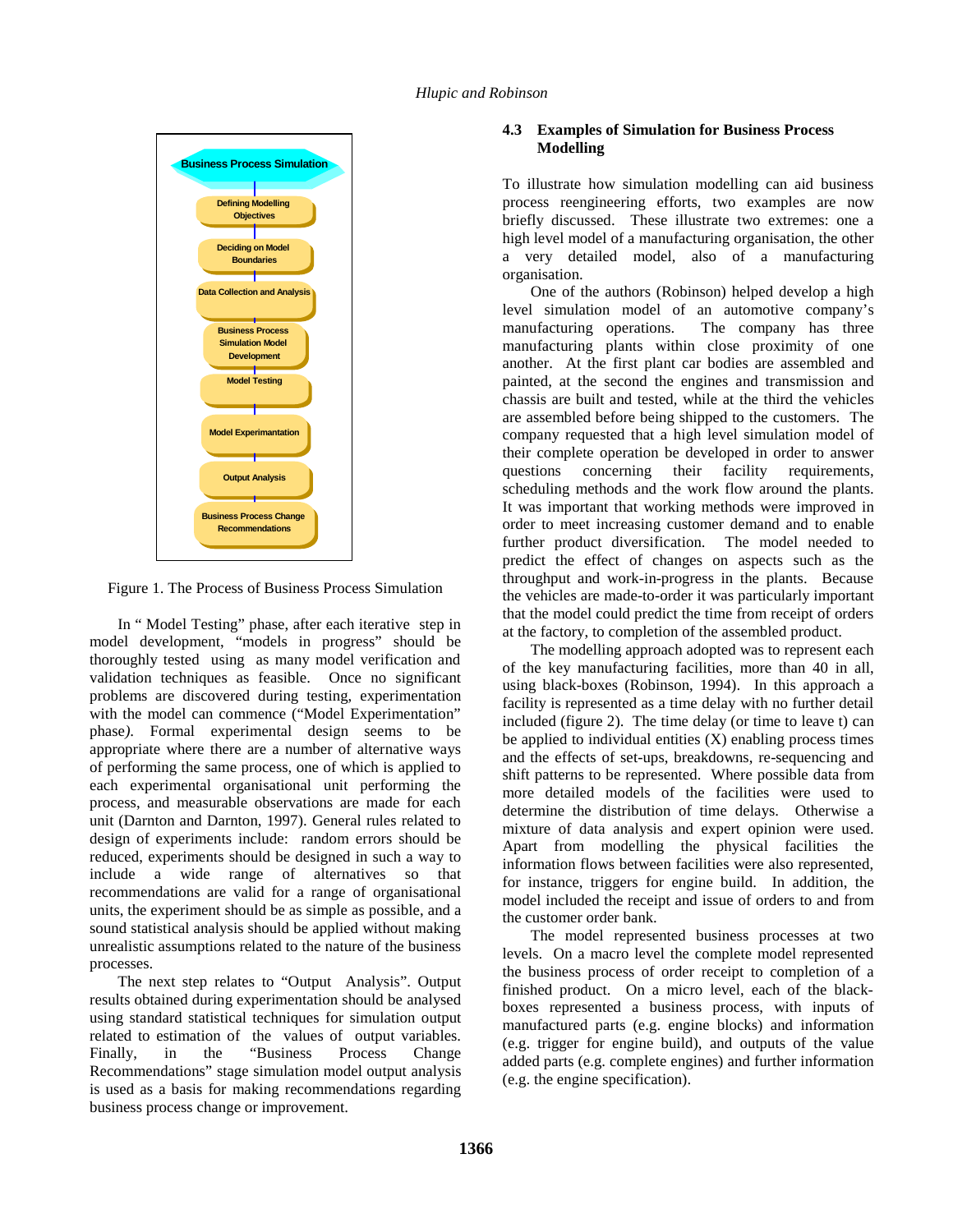Once completed the simulation proved a useful input to discussions on re-engineering the business process. For instance, a new production control system was to be introduced. The aim of this system was to control the complete production process. The improved understanding of the process gained from experimenting with the simulation model provided invaluable input to group discussions on the feasibility of various control options. In particular the model highlighted the complexities of controlling the flow of vehicles through the system with varying batch requirements and production constraints at different points in the process. In some instances vehicles were leaving the final assembly tracks 1,000 positions adrift from their original sequence in body-in-white.

Love and Barton (1996) propose a very different approach, known as the Whole Business Simulator (WBS), in which a very detailed model of a manufacturing enterprise is developed. The model consists of eight key segments (figure 3) and is broader in scope than the one above, including product design, suppliers, ancillary work and financial reporting as well as the manufacturing process.

It is also much more detailed, to the level of representing individual machines. Indeed, it is proposed that a company's actual systems, for instance, the materials planning and accounting systems, should be incorporated into the model. In this way a very detailed and accurate model of an organisation can be developed.

The authors have developed a demonstration version of WBS to illustrate its potential and demonstrate its viability. Using this model they describe an example in which the effects of a small change to the design of a product is simulated. Through experimentation, they are able to predict the effect of this redesign on the organisation's profits. The advantage of this approach is that it enables very detailed questions concerning process re-engineering to be answered. The disadvantage over higher level models is the development effort, which may be prohibitive for many re-engineering exercises

## **5 CONCLUSIONS**

This paper investigated the suitability of simulation for business process modelling. A discussion related to business processes and their definitions was provided as well as a brief overview of business process modelling methods. The usability of simulation modelling for evaluating alternative business process strategies was investigated, and examples of business process simulation were provided.

Simulation should be used as a process modelling tool for many reasons. For example, a new business process might involve a decision about capital investment which is difficult to reverse. It is usually too expensive to experiment with the real business processes especially if business process change involves an entire organisation. In many cases the variables and resources for new processes are not determined or understood and the process of simulation modeling can help in understanding some of these issues.



Figure 2. Black-box Modelling (Robinson, 1994)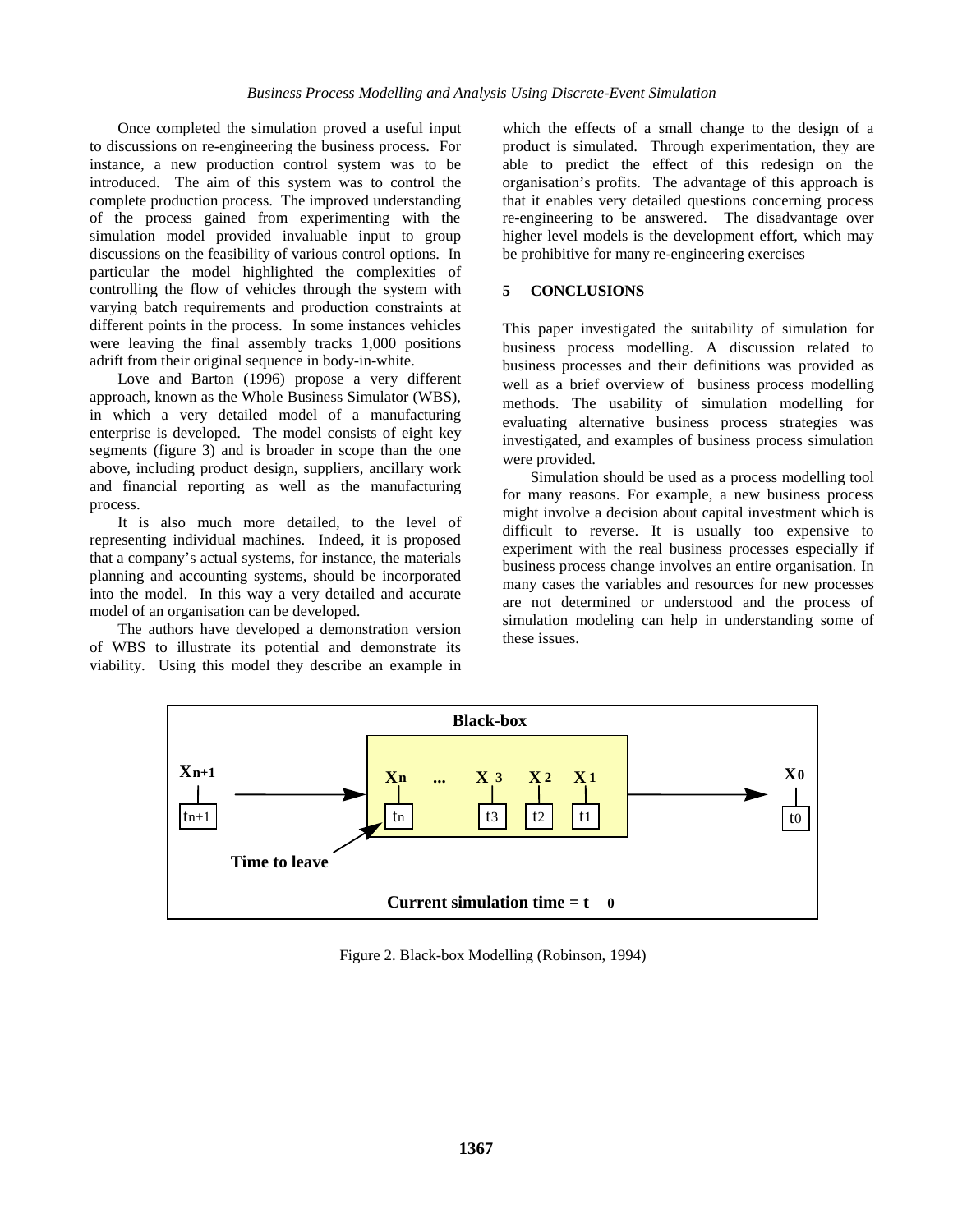*Hlupic and Robinson*



Figure 3: Whole Business Simulator (Love and Barton, 1996)

The DTI sponsored study (Hollocks, 1992) found that £300 million could be saved by British Industry per year if simulation was more widely used within the manufacturing sector. It would be interesting to find out how much could be saved and how many BPR projects could become successful if simulation models were developed and experimented with prior to changing business processes. Regardless of precise estimates, it is apparent that the more widespread use of simulation for business process modelling could increase the rate of success of business process re-engineering projects, which should then result in savings in resources and better service provided to customers.

#### **REFERENCES**

- Darnton, G., and M Darnton (1997). Business process analysis. International Thompson Business Press, London.
- Davenport, T.H. and J.E. Short (1990) The new industrial engineering: information technology and business process redesign. Sloan Management Review 11-27.
- Davenport, T.H. (1993) Process innovation: reengineering work through information technology*.* Harvard Business School Press, USA.
- Earl, M.J. (1994) The new and the old of business process redesign. *Journal of Strategic Information Systems* 3(1) 5-22.
- Ferrie, J. (1995) Business processes a natural approach. ESRC Business Processes Resource Centre, University of Warwick, http:\\bprc.warwick.ac.uk\forum1.html.
- Gladwin, B. and K. Tumay (1994) Modelling business processes with simulation tools. *Proceedings of the 1994 Winter Simulation Conference*, Ed. by Tew J.D., Manivannan S., Sadowski D.A. and A.F. Seila, SCS, 114-121.
- Hammer, M. and J. Champy (1993) Reengineering the corporation. NY: Harper Collins Books, New York.
- Harrison B.D. and Pratt M.D. (1993) A methodology for reengineering businesses. Planning Review 21(2) 6- 11.
- Hollocks, B. (1992) A well-kept secret: Simulation in manufacturing industry review. OR Insight 5(4) 12-17.